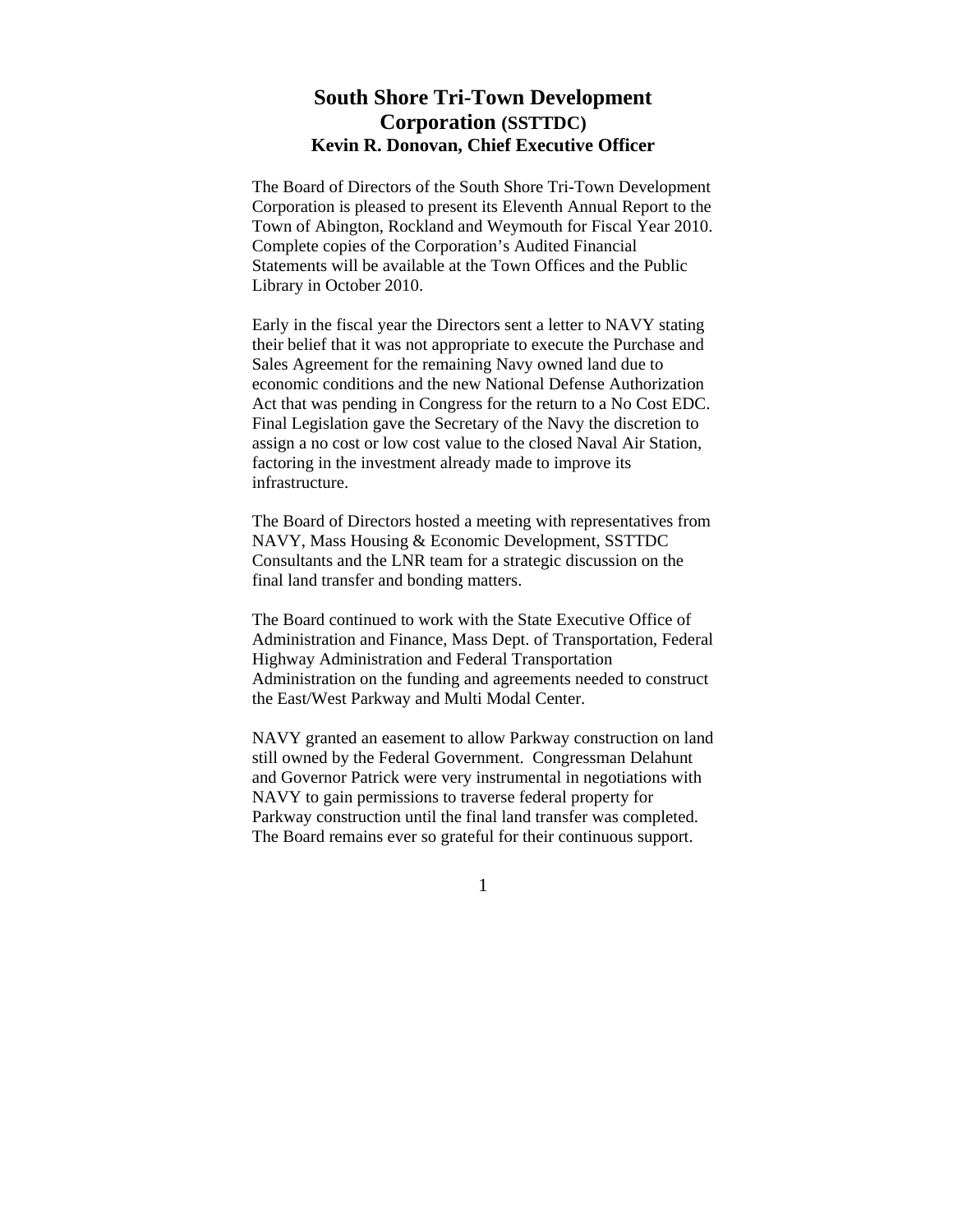The Parkway is considered to be the catalyst for the whole SouthField project.

The Agreements between the Corporation and the Commonwealth to finance and implement the East/West Parkway were executed. A \$30Million State Bond closed in June providing funds for Phase 1 of the Parkway project.

The Corporation executed a contract with Barletta Heavy Division for design and construction of the eastern segment of the first phase of the East/West Parkway project.

Mass. Dept. of Transportation commenced their procurement process for design and construction of the western segment of the first phase of the East/West Parkway project.

## Municipal Update

The Corporation's Tax Plan and Land Values were approved by the Commissioner of the Department of Revenue and the Secretary of the Executive Office of Administration and Finance. The Board of Directors established reserve accounts for future exemption and abatement processes and appointed a temporary Board of Assessors.

In December the first Tax Classification Hearing was held resulting in a single tax rate for FY09 and the Corporation's first tax bills were issued and collected. The Chief Executive Officer determined that the Levy Limit was not enough to sustain the Corporation's operation even with a trimmed down budget. A solution to balancing the budget was reached by LNR agreeing to advance some operations payments to SSTTDC.

The Corporation collaborated with the Department of Revenue to migrate the MUNIS program, a municipal accounting system, from FY09 to FY10 for the next certification process. With an approved Tax Plan, the Corporation was able to continue on with the bonding process to determine debt capacity and market interest.

The FY10 tax rate was split in order to stay within the tax umbrella of the surrounding residential market place and commercial areas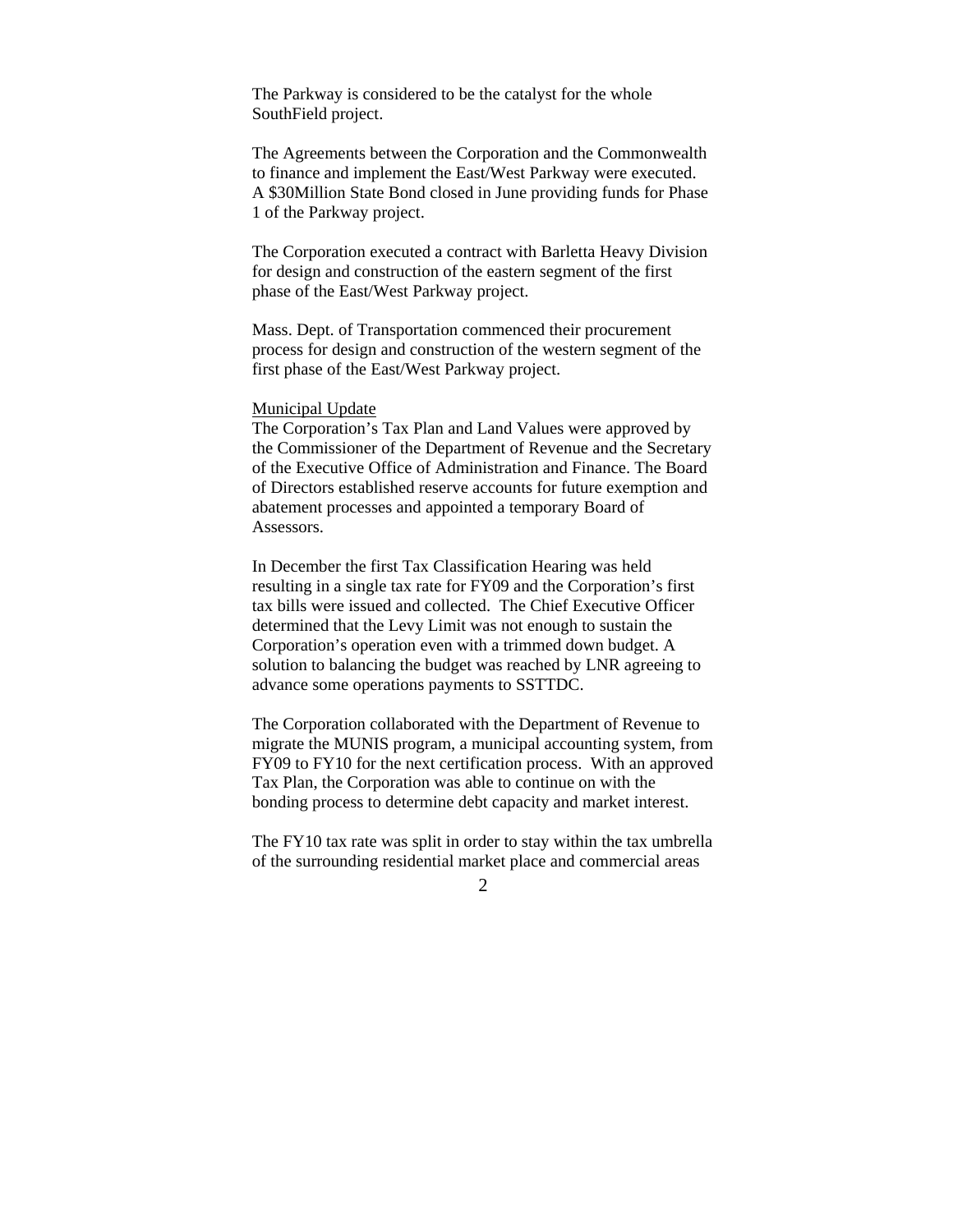of competition. The Corporation collected FY10 taxes, and the MUNIS system was in place for FY11. The Corporation had evolved from a local redevelopment authority into a municipal form of government

The Board established a Stabilization Account and municipal financial stability. A permanent Board of Assessors was appointed with one certified assessor from each Host Town: Pamela Pantermoller-Weymouth, Dennis Robson- Rockland and Jack Pistorino-Abington.

The Corporation was in position to issue a Notice to Proceed for Parkway construction, and reached a major milestone to get the project and the economy moving.

The Board released a \$13Million Preliminary Bond Offering to potential investors.

After public hearing processes the Corporation accepted Shea Drive and Memorial Grove Avenue. Upon transfer to SSTTDC these would be the first public ways at SouthField.

## SSTTDC Update

The Board of Directors reorganized at the beginning of the fiscal year and elected Mr. Wall, Mr. Eramo and Mr. Lavin into executive positions.

The Chief Executive Officer was authorized to begin a recruitment process to hire a Chief Financial Officer.

The SSTTDC Advisory Board was continually updated throughout the year by the Chief Executive Officer and met jointly with the Directors in March and April to review the Corporation's affairs and budgetary matters. Advisory Board members include Joseph Shea (Chairman), Robert Long, Laurie Delano, Sue Abbott, William Koplovsky, Stan Littlefield, Martin Pillsbury, Kevin White, Eugene Blanchard and alternate member, Bruce Hughes.

3